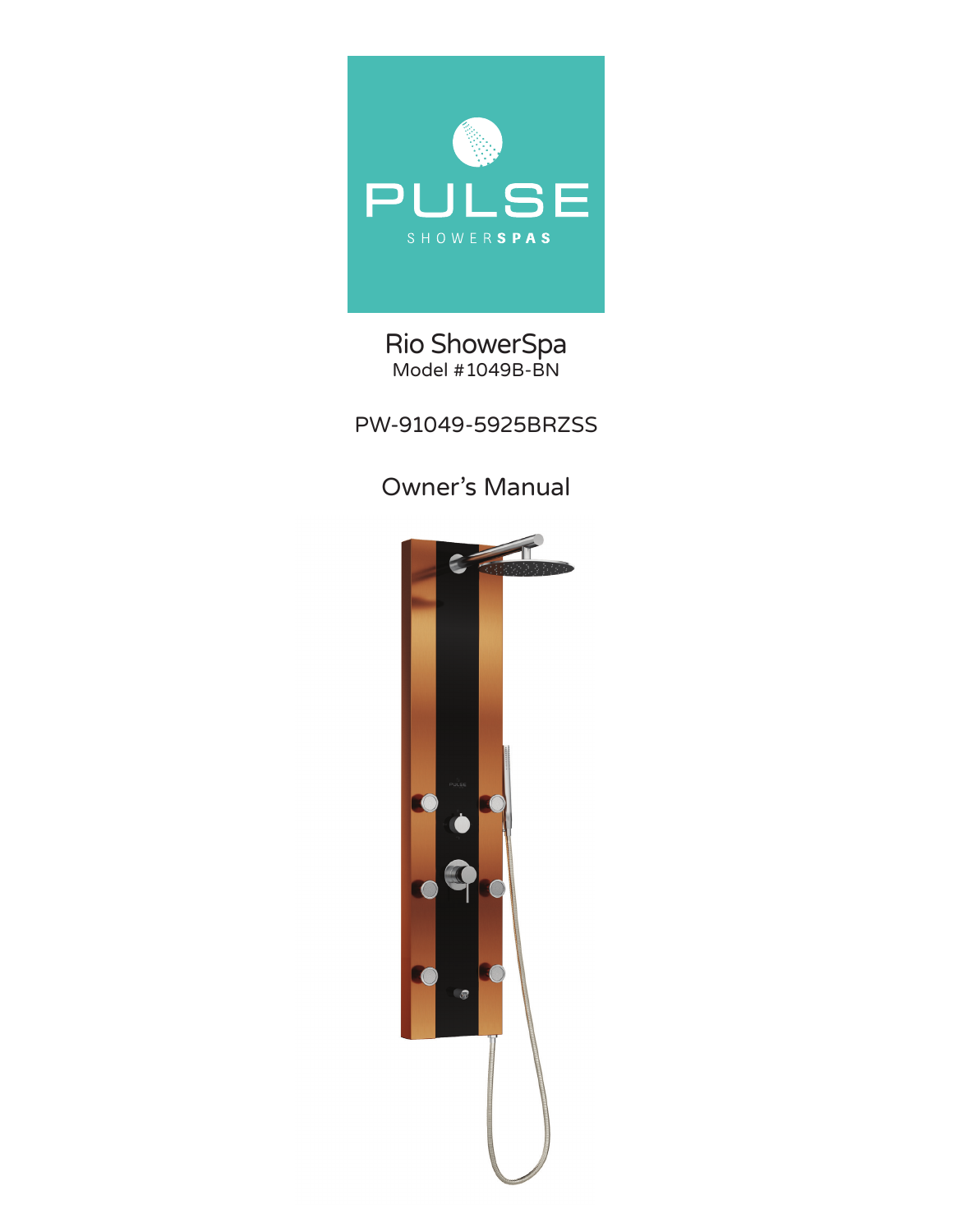## Rio ShowerSpa Model #1049B-BN / PW-91049-5925BRZSS

# Please Read The Following Instructions COMPLETELY Before Beginning!

Our goal is to ensure your installation goes smoothly and safely. Please read these instructions carefully and follow recommendations for plumbing and mounting. After reading instructions, if you determine you do not have the necessary skills and/or tools, we recommend that a licensed plumbing contractor complete the installation.

If you encounter any problems during installation PLEASE VISIT CUSTOMER SUPPORT AT WWW.PULSESHOWERSPAS.COM Before returning your ShowerSpa to the store

You Will Need The Following Tools

Soft pencil or felt pen to mark tile Allen wrench (supplied) Safety glasses Tape measure Level

Reciprocating saw w/ metal cutting blade (Sawzall®) Channel locks or adjustable wrench Drill (preferably cordless) ¼" Masonry drill bit

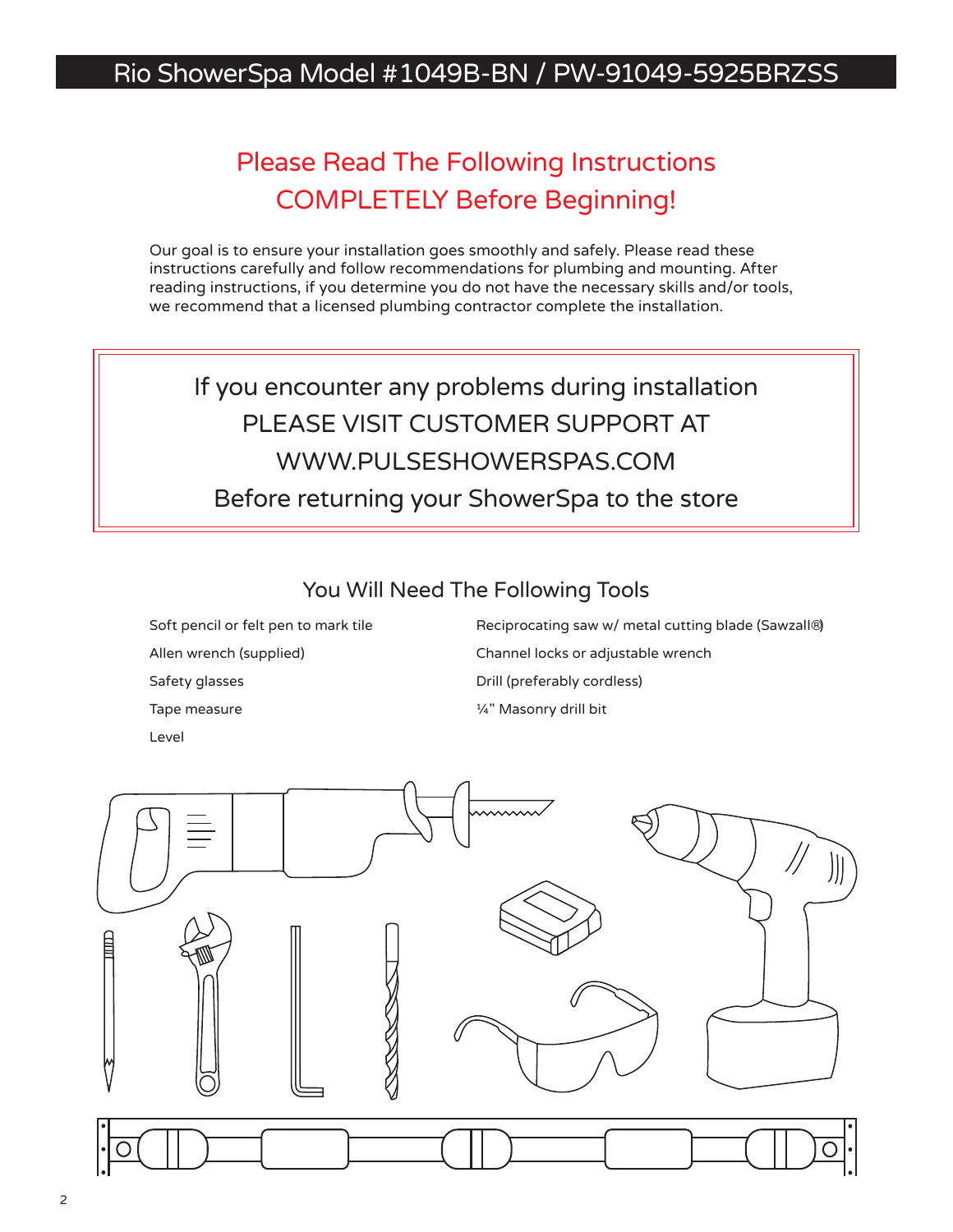## Dimensions

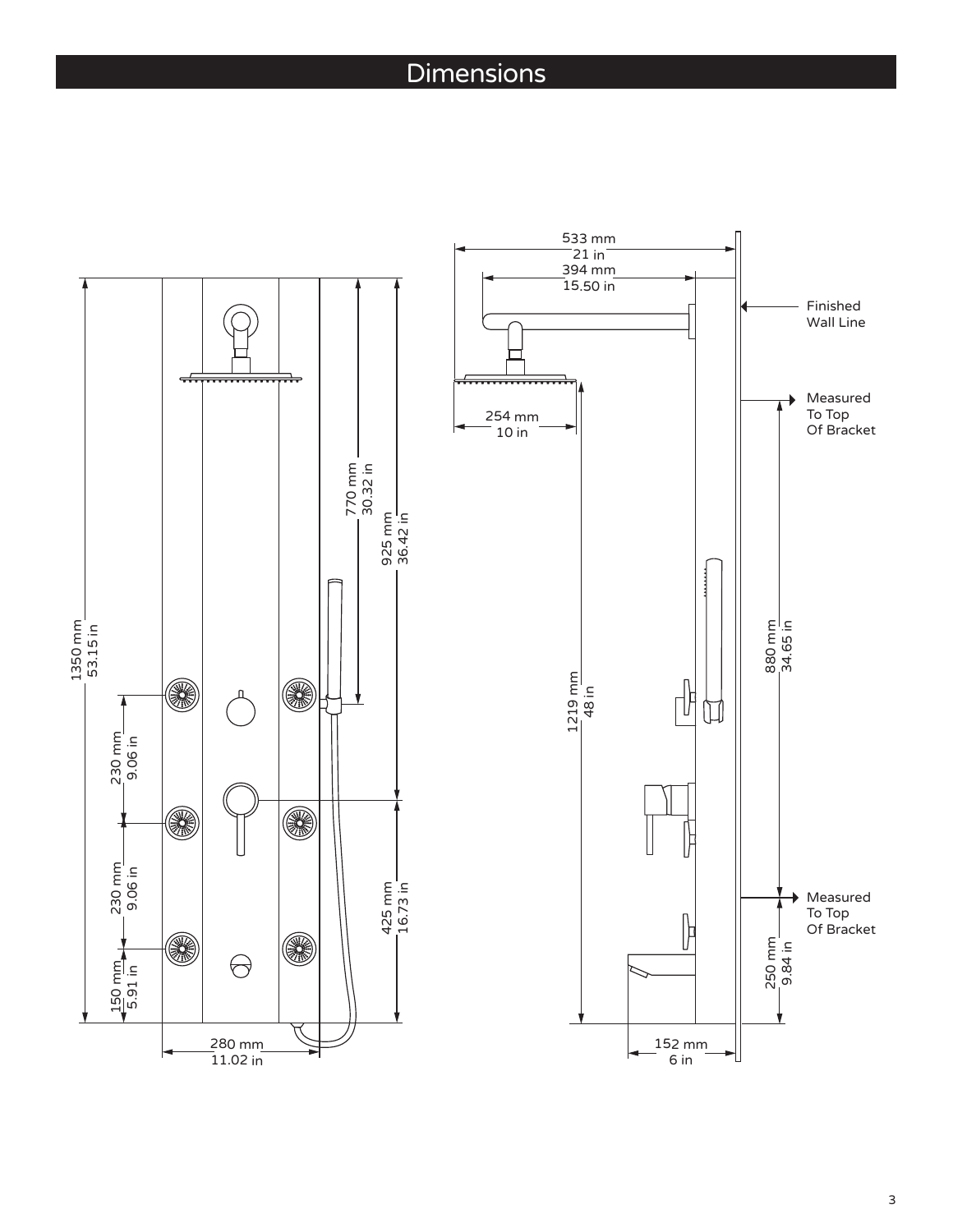## Parts Legend

- 1. ShowerSpa
- 2. Shower Arm Escutcheon
- 3. Shower Arm
- 4. Showerhead
- 5. Rubber Washer......8(4 extra)
- 6. Handshower Hose
- 7. Handshower
- 8. Handshower Holder
- 9. Handshower Holder Nut
- 10. Mounting Screw .............4
- 11. Wall Mount Bracket.......2
- 12. Nylon Wall Anchor .........4
- 13. Stainless Nut
- 14. Flow Restrictor.................4

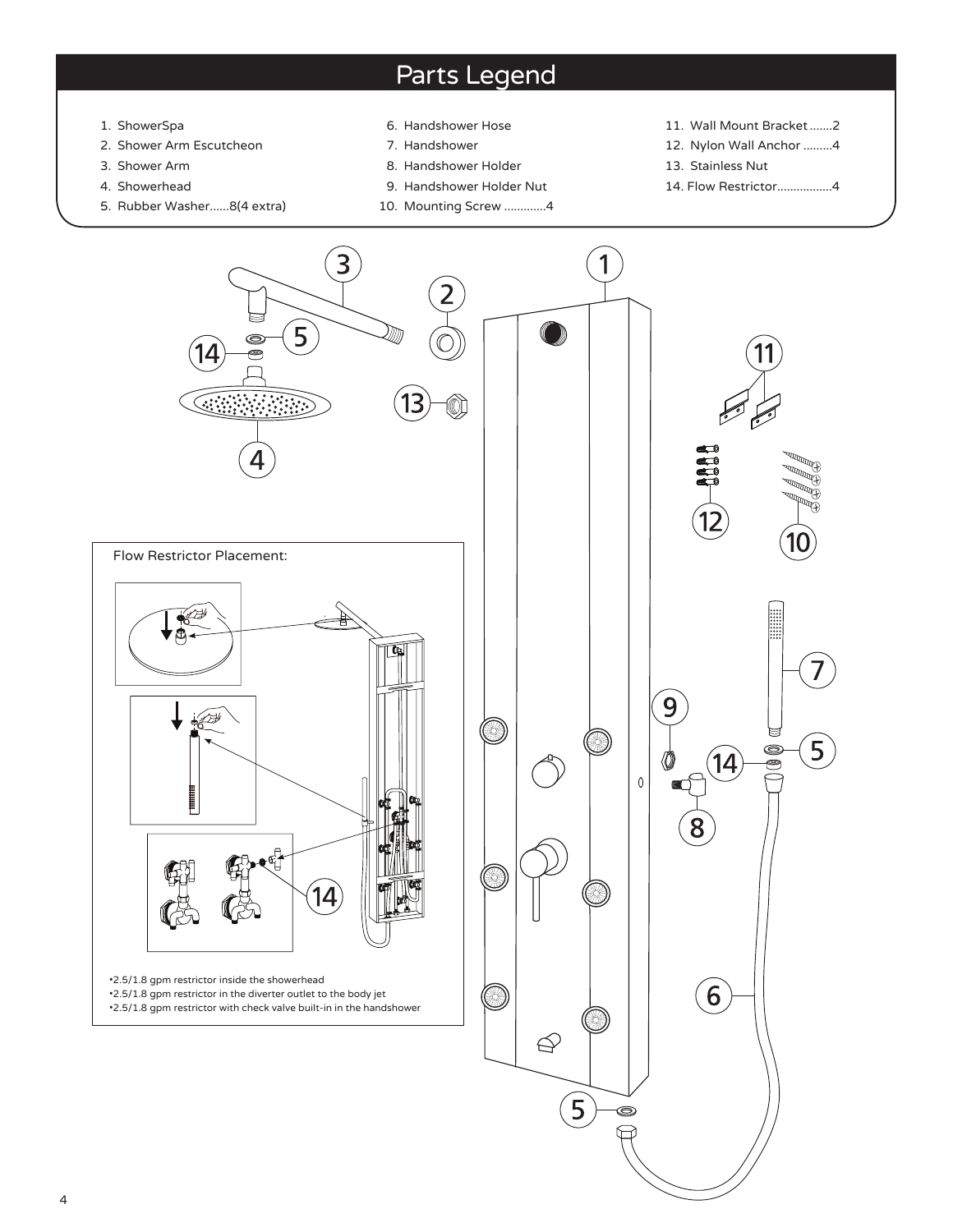## Assembly

### After Unpacking Your ShowerSpa, Some Assembly Is Required Prior To Installation

#### Shower Arm Assembly

- 1. Place escutcheon (2) over threaded end of shower arm (3) and insert through shower arm hole. Use stainless nut (13) at front of panel and secure shower arm to ShowerSpa.
- 2. Attach hose fitting to shower arm (3) ensuring rubber washer is still in hose fitting. Do not over-tighten.

#### Handshower Assembly

- 1. Insert washer (5) into hexagon shaped end of handshower hose (6) and attach to threaded outlet on bottom of ShowerSpa. Do not over-tighten.
- 2. Insert washer (5) into tapered end of handshower hose (6) and attach to handshower (7). Insert handshower into holder (8).

### After ShowerSpa Is Mounted To The Wall

#### Connect The Handshower

- 1. Insert washer (5) into hexagon shaped end of handshower hose (6) and attach to threaded outlet on bottom of ShowerSpa. Do not over-tighten.
- 2. Insert washer (5) into tapered end of handshower hose (6) and attach to handshower (7). Insert handshower into holder (8).

#### Attach Showerhead

1. Insert rubber washer (5) into showerhead (4) and hand tighten onto the shower arm (3).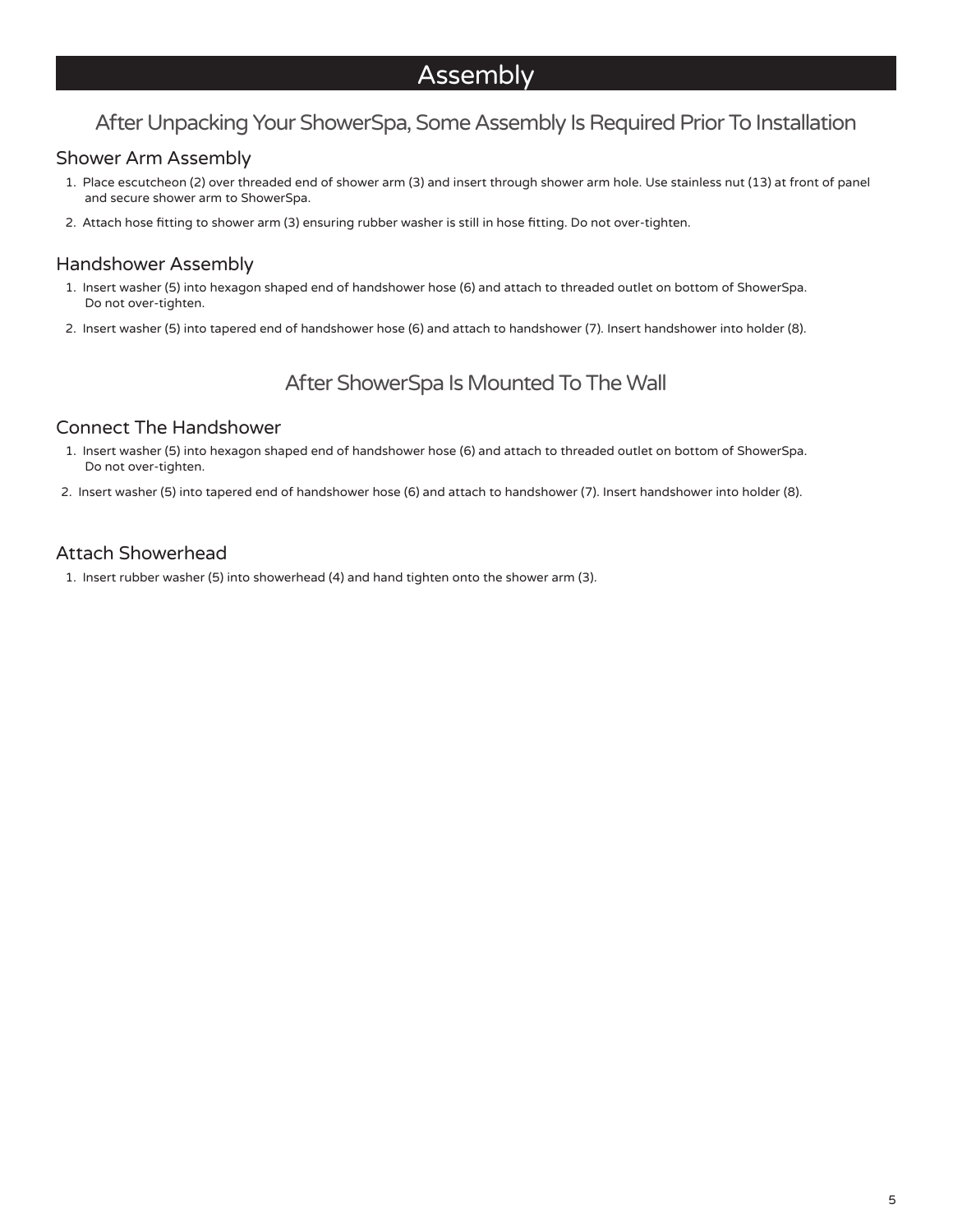#### New Construction or Extensive Remodel–New Finished Wall Surface

- 1. Prior to sheetrock, stub-out ½" hot and cold supply lines beyond finished wall surface, 4" on center. For best results, attach 90° brass fittings (available at most hardware stores) to the stub-outs maintaining  $\frac{1}{4}$ " –  $\frac{1}{2}$ " of space between the fitting and finished wall. The open end of the 90° brass fittings should point down so the supply lines attach parallel to the wall.<sup>1</sup>
- 2. For a person 5'8" 6'2" we recommend the stub-outs be either 28" or 38" above finished floor.<sup>2</sup>
- 3. Before installation, make certain that water is COMPLETELY TURNED OFF to both hot & cold supply lines of shower.
- 4a. Mark location of holes for the mounts, making sure holes are plumb. For a person 5'8" – 6'2", we recommend placing the top hole of the upper mount at approx. 57" above finished floor.<sup>3</sup>
- 4b. Determine location for the lower mount. Measure the distance between indents on the bottom edges of the two brackets on back of ShowerSpa. Using this distance, measure down from the top hole in upper mount to get the location of the top hole in lower mount.
- 4c. Use the mounts to mark only one of the lower holes in each mount, whichever is most convenient.
- 5. Before drilling holes, make certain that connecting to stub-outs DOES NOT INTERFERE with backside of ShowerSpa and it is flush with finished wall at desired mounting height. <sup>2</sup>
- 6. Drill ¼" holes through wall surface using a masonry bit. Drill slowly through wall surface to avoid cracking and chipping. Insert anchors and securely screw brackets to wall. Before connecting hot and cold supply lines, hang the ShowerSpa on wall, check the height and make sure the ShowerSpa is flush against wall with a secure fit.
- 7. Connect hot and cold water supply lines to stub-outs—DO NOT OVERTIGHTEN. Before mounting the ShowerSpa, check fittings to make sure they are secure. Turn on water and check for leaks. When fittings are leak-free, mount ShowerSpa on wall.
- 8. OPTIONAL—Seal around body of ShowerSpa with a bead of silicone. DO NOT SEAL BOTTOM.

### Retrofit–Existing Shower Replacement

- NOTE—In a remodel in which you are not replacing the finished wall surface (tile, or backing material) it is advisable to purchase a PULSE ShowerSpa model that covers the location of your existing valve assembly—either single handle or two-handle type. If your PULSE ShowerSpa model does not cover this area, you will need to either choose another PULSE ShowerSpa model that does or make necessary repairs with appropriate materials (i.e. wallboard, tile, fiberglass, etc).
- 1. TURN OFF WATER SUPPLY TO SHOWER. Typically there is a gate valve where the water main enters the house. Turning the water valve off at hot water tank does not turn off cold water supply line.
- 2. Make certain water is completely turned off to both hot & cold supply lines of shower. Turn shower valve on, both hot and cold, to VERIFY WATER SUPPLY IS OFF. Open a sink faucet in the bathroom in which you are installing the ShowerSpa to relieve any pressure and help adequately drain shower supply lines.
- 3. Remove handle(s) and trim cover(s) of your existing shower valve, exposing valve body in wall.
- 4. Locate hot and cold supply lines entering valve. Using a reciprocating saw with sharp metal saw blade, cut existing valve out, preserving threads of the supply lines entering valve. You should also cut the riser within wall supplying the existing showerhead. Carefully twist and remove valve.
- 5. Unscrew old showerhead from shower arm, then unscrew shower arm from wall.
- 6. Water lines must be extended to the outside of wall cavity, 4" on center. For best results, attach 90° brass fittings (available at most hardware stores) to the stub-outs maintaining  $\frac{1}{4}$ " –  $\frac{1}{2}$ " of space between the fitting and finished wall. The open end of the 90° brass fittings should point down so the supply lines attach parallel to the wall. $<sup>1</sup>$ </sup>
- 7a. Mark location of holes for the mounts, making sure holes are plumb. For a person 5'8" – 6'2", we recommend placing the top hole of the upper mount at approx. 57" above finished floor.<sup>3</sup>
- 7b. Determine location for the lower mount. Measure the distance between indents on the bottom edges of the two brackets on back of ShowerSpa. Using this distance, measure down from the top hole in upper mount to get the location of the top hole in lower mount.
- 7c. Use the mounts to mark only one of the lower holes in each mount, whichever is most convenient.
- 8. Before drilling holes, make certain that connecting to stub-outs DOES NOT INTERFERE with backside of ShowerSpa and it is flush with finished wall at desired mounting height. <sup>2</sup>
- 9. Drill ¼" holes through wall surface using a masonry bit. Drill slowly through wall surface to avoid cracking and chipping. Insert anchors and securely screw brackets to wall. Before connecting hot and cold supply lines, hang ShowerSpa on wall, check the height and make sure ShowerSpa is flush against the wall with a secure fit.
- 10. Connect hot and cold water supply lines to stub-outs—DO NOT OVERTIGHTEN. Before mounting the ShowerSpa, check fittings to make sure they are secure. Turn on water and check for leaks. When fittings are leak-free, mount ShowerSpa on wall.
- 11. OPTIONAL—Seal around body of ShowerSpa with a bead of silicone. DO NOT SEAL BOTTOM.

<sup>&</sup>lt;sup>1</sup> Additional fittings or longer supply lines may be necessary depending on your specific situation.

<sup>&</sup>lt;sup>2</sup> The desired mounting height of ShowerSpa determines, or is determined by location of the 1/2" stub-outs.

<sup>&</sup>lt;sup>3</sup> The mounting height can vary depending on several factors (i.e. location of supply lines, interference from ShowerSpa plumbing, old valve access area, personal preference, etc.)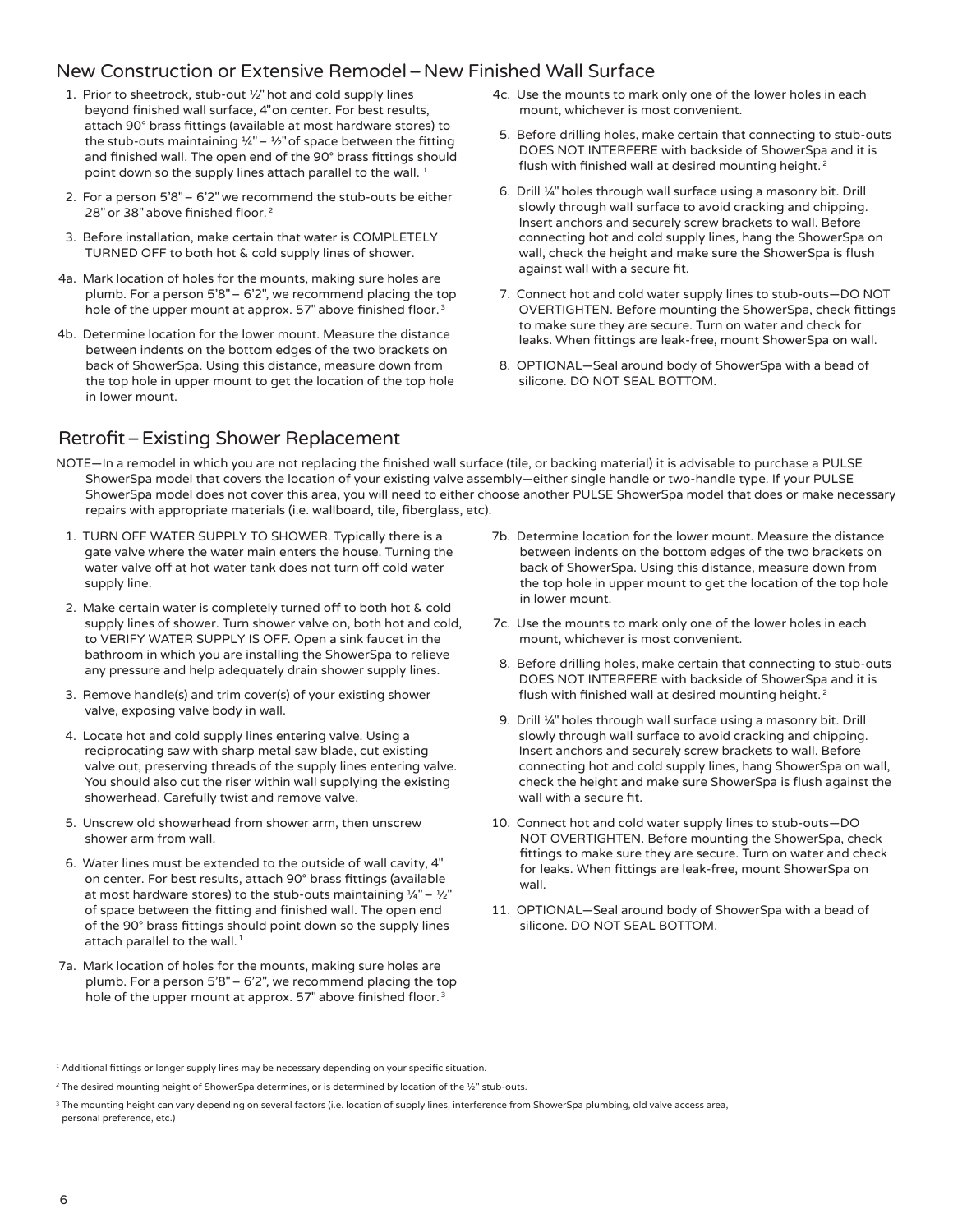### Usage

#### Pressure Balance Mixing Valve

The Rio ShowerSpa is equipped with a cUPC® pressure balance mixing valve to adjust water flow and temperature. The valve automatically adjusts to changes in water pressure (i.e. someone flushes a toilet), keeping your temperature constant and preventing accidental scalding. To turn on the ShowerSpa simply raise the handle until the desired flow rate is achieved. Rotate to the right to decrease temperature and rotate to the left to increase temperature. Be sure that the handle is in the OFF position when you are done using your ShowerSpa so that pressure does not build up inside the unit.

#### Brass Diverter

The brass diverter is used to change between ShowerSpa functions. Simply rotate the diverter knob either direction to select the desired function—showerhead, handshower, body jets or tub spout.

#### Body Jets

There are six single-function brass Silk Spray Jets that provide soothing spray. You can adjust the angle of spray by pushing on the front edge of the jet in any direction.

#### Handshower

The brass handshower has a sleek wand-shaped design that delivers a satisfying power-spray pattern with a stainless steel stretch hose.

### Care and Maintenance

Always blot dry any water from the surface of your ShowerSpa. To protect your ShowerSpa from hard water stains and mineral deposits, use an auto spray wax periodically and wipe down your ShowerSpa after each use. Allowing water to evaporate on the surface can lead to a buildup of mineral deposits. Cleaning with a damp, nonabrasive sponge and drying with a clean soft cloth should help keep your ShowerSpa looking beautiful.



### NEVER use any abrasives or harsh cleaners!

Clean with mild soap and water ONLY!

To keep your ShowerSpa in pristine condition, DRY AFTER EACH USE!